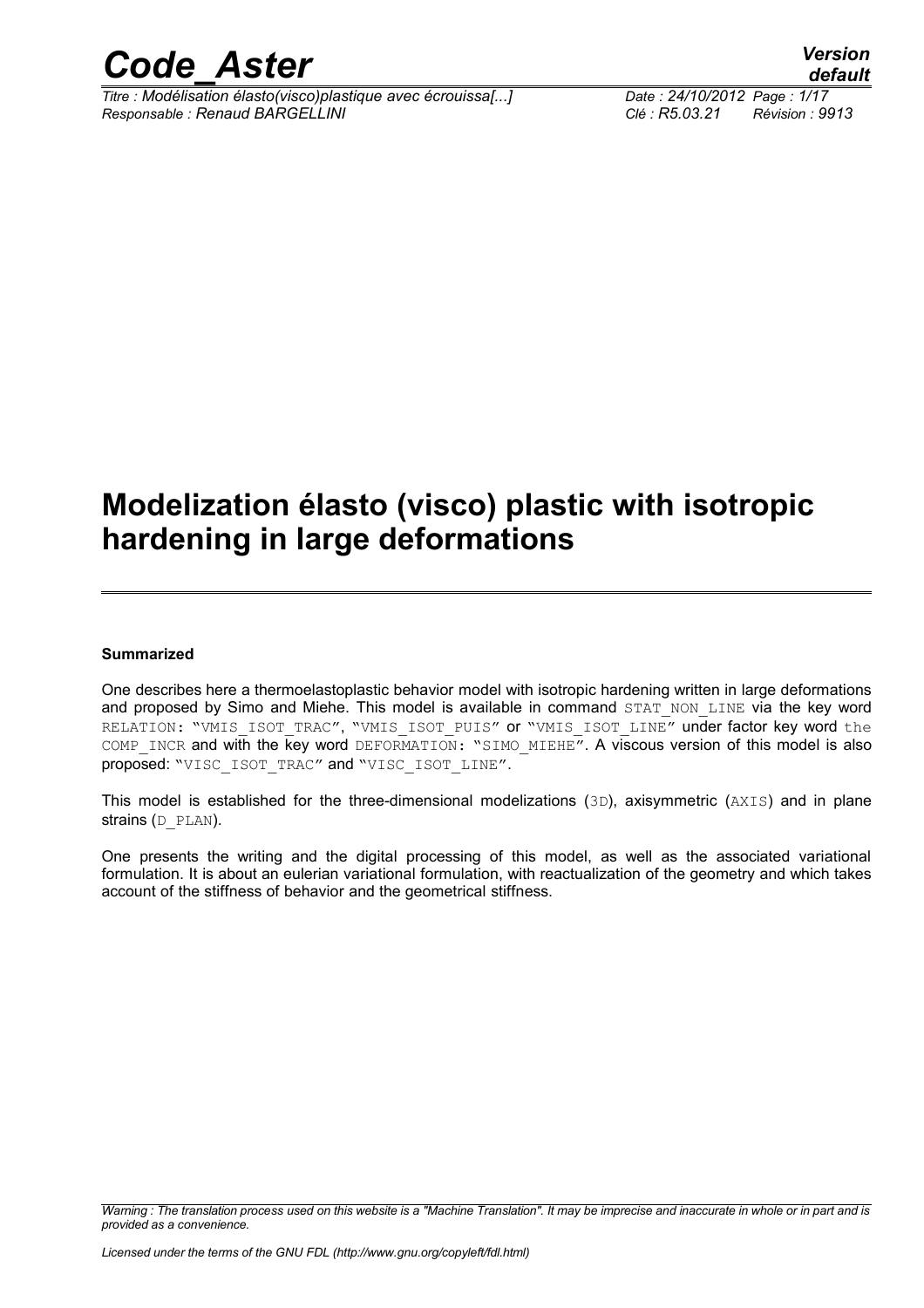# **Code Aster**

Titre : Modélisation élasto(visco)plastique avec écrouissa[...] Responsable : Renaud BARGELLINI

#### Date: 24/10/2012 Page: 2/17 Clé : R5.03.21 Révision : 9913

### **Contents**

| <b>Contents</b> |  |
|-----------------|--|
|                 |  |
|                 |  |
|                 |  |
|                 |  |
|                 |  |
|                 |  |
|                 |  |
|                 |  |
|                 |  |
|                 |  |
|                 |  |
|                 |  |
|                 |  |
|                 |  |
|                 |  |
|                 |  |
|                 |  |
|                 |  |
|                 |  |
|                 |  |
|                 |  |

Warning : The translation process used on this website is a "Machine Translation". It may be imprecise and inaccurate in whole or in part and is provided as a convenience.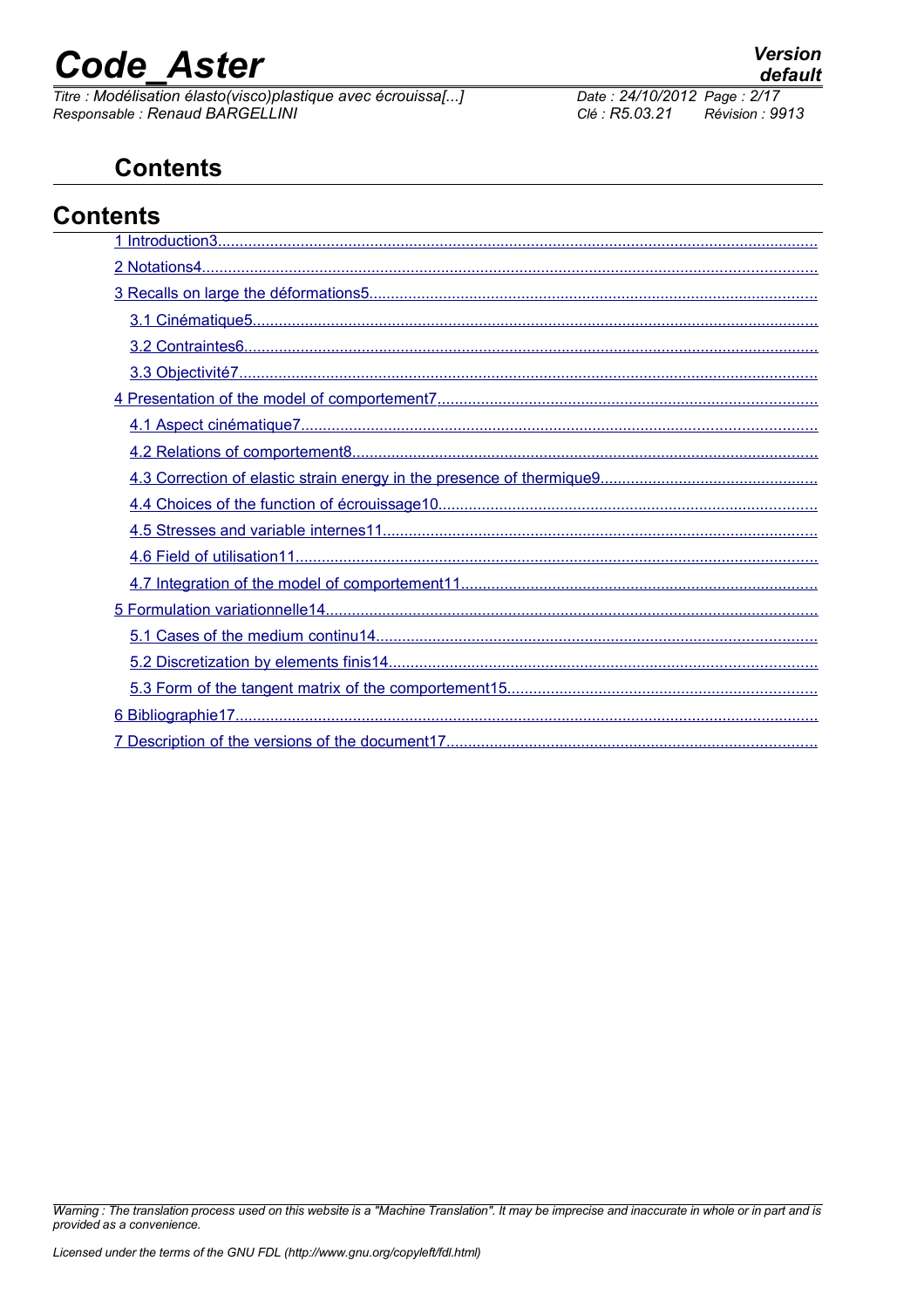*Titre : Modélisation élasto(visco)plastique avec écrouissa[...] Date : 24/10/2012 Page : 3/17 Responsable : Renaud BARGELLINI Clé : R5.03.21 Révision : 9913*

### **1 Introduction**

<span id="page-2-0"></span>We present here a thermoelastoplastic constitutive law written in large deformations proposed by SIMO J.C and MIEHE C. [bib1] which tends in small strains towards model elastoplastic behavior with isotropic hardening and criterion of Von Mises, described in [R5.03.02]. The kinematical choices make it possible, as with the simple reactualization available via the key word PETIT\_REAC, to treat large displacements and large deformations but also of large rotations in an exact way. Specificities of this model are the following ones:

- •just like in small strains, one supposes the existence of a slackened configuration, i.e. locally free of stress, which makes it possible to break up the total deflection into a thermo-elastic part and a plastic part,
- •the decomposition of this thermo-elastic strain into cubes parts and plastic is not additive any more as in small strains (or for the model large deformations written in strain rate with for example a derivative of Jaumann) but multiplicative,
- •the elastic strain are measured in the present configuration (deformed) while plastic strains are measured in the initial configuration,
- •as in small strains, the stresses depend only on the thermoelastic strains,
- •plastic strains are done with volume constant. The variation of volume is then only due to the thermoelastic strains,
- •this model during leads its numerical integration to a model incrémentalement objective (cf [§3.3]) what makes it possible to obtain the exact solution in the presence of large rotations.

A viscous version of this model is also available (model in hyperbolic sine as in the case of the model of Rousselier ROUSS\_VISC, cf [R5.03.07]).

Thereafter, one briefly points out some notions of mechanics in large deformations, then one presents the behavior models of the model and his numerical integration to treat the balance equations.

One proposes an eulerian variational formulation, with reactualization of the geometry. For this reason, one expresses the work of the internal forces and his variation (with an aim of a resolution by the method of Newton) for the continuous problem, which respectively provide after discretization by finite elements the vector of the internal forces and the tangent matrix.

#### **Nota bene** :

*One will find in [bib2] or [bib3] a presentation deepened on the large deformations. This document is extracted from [bib4] where one makes a more detailed presentation of the elastoplastic model, of his numerical integration and where some examples of validation are given.*

*Warning : The translation process used on this website is a "Machine Translation". It may be imprecise and inaccurate in whole or in part and is provided as a convenience.*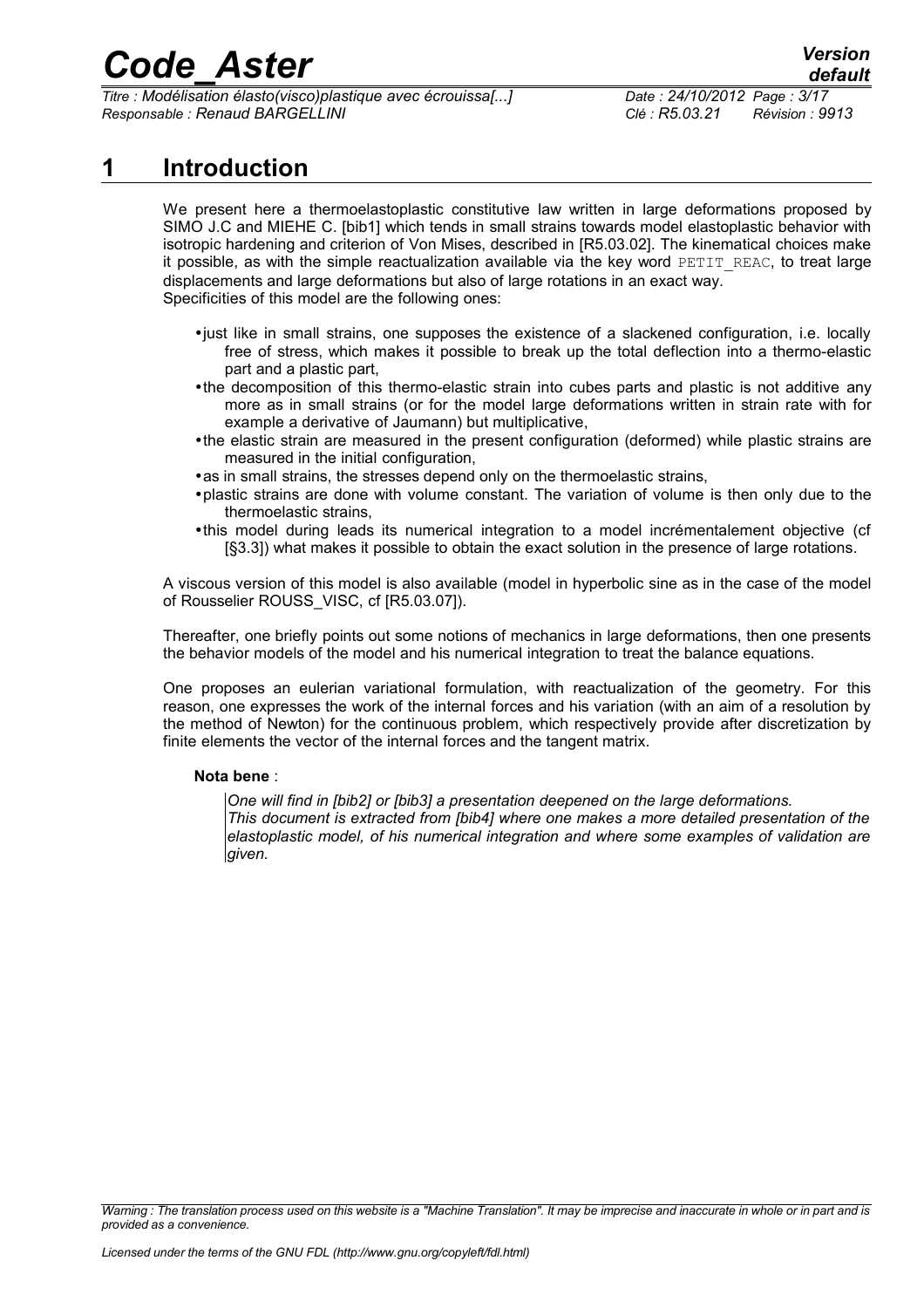*Titre : Modélisation élasto(visco)plastique avec écrouissa[...] Date : 24/10/2012 Page : 4/17 Responsable : Renaud BARGELLINI Clé : R5.03.21 Révision : 9913*

### **2 Notations**

<span id="page-3-0"></span>One will note by:

| Id                              | stamp identity                                                                                             |
|---------------------------------|------------------------------------------------------------------------------------------------------------|
| tr A                            | $X$ traces $A$                                                                                             |
| $A^T$                           | tensor transposed of A                                                                                     |
| det A                           | the determining tensor $\mathbf A$                                                                         |
| $\langle X\rangle$              | of positive part <i>of</i>                                                                                 |
| $\tilde{A}$                     | deviatoric part of the tensor A defined by $\tilde{A} = A - (\frac{1}{3}tr A) \mathbf{Id}$                 |
|                                 | doubly contracted product: $\mathbf{A} : \mathbf{B} = \sum_{i} A_{ij} B_{ij} = tr(\mathbf{A}\mathbf{B}^T)$ |
| ⊗                               | tensor product: $(\mathbf{A} \otimes \mathbf{B})_{ijkl} = A_{ij} B_{kl}$                                   |
| $A_{ea}$                        | equivalent value of von Mises defined by $A_{eq} = \sqrt{\frac{3}{2} \tilde{A}}$ : $\tilde{A}$             |
| $\nabla_{\mathbf{x}}\mathbf{A}$ | gradient: $\nabla_X \mathbf{A} = \frac{\partial \mathbf{A}}{\partial \mathbf{V}}$                          |
| div <sub>x</sub> A              | divergence: $(\text{div}_x \mathbf{A})_i = \sum_i \frac{\partial A_{ij}}{\partial x_i}$                    |
| $\lambda, \mu, E, \nu, K$       | moduli of the isotropic elasticity                                                                         |
| $\sigma_{v}$                    | elastic limit                                                                                              |
| $\alpha$                        | coefficent of thermal thermal expansion                                                                    |
| T                               | temperature                                                                                                |
| $T_{ref}$                       | reference temperature                                                                                      |

In addition, in the frame of a discretization in time, all the quantities evaluated at previous time are subscripted by  $\overline{\phantom{a}}$ , the quantities evaluated at time  $\overline{t} + \Delta t$  are not subscripted and the increments are indicated par.  $\Delta$  One has as follows:

$$
\Delta Q = Q - Q^{-}
$$

*Warning : The translation process used on this website is a "Machine Translation". It may be imprecise and inaccurate in whole or in part and is provided as a convenience.*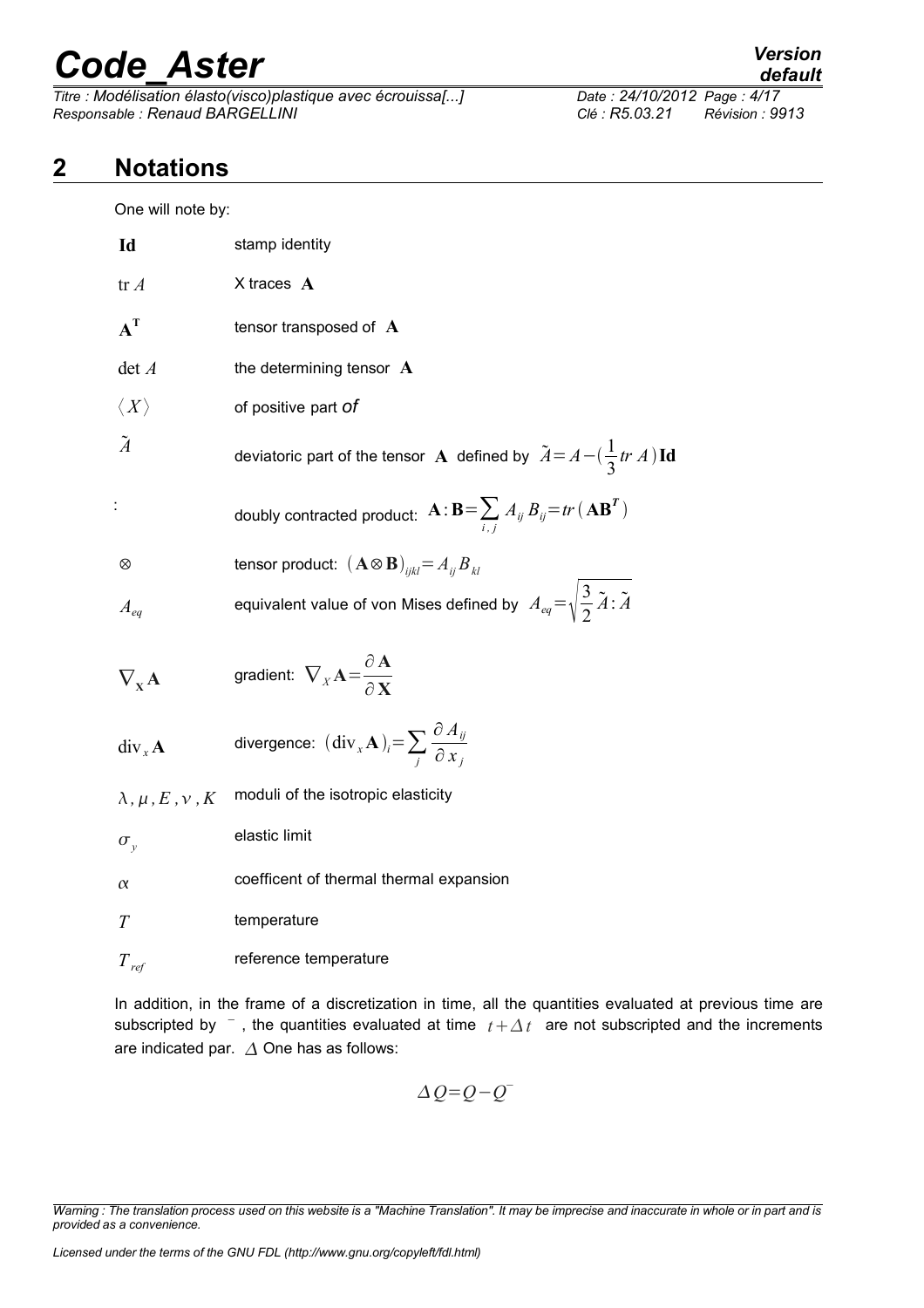*Titre : Modélisation élasto(visco)plastique avec écrouissa[...] Date : 24/10/2012 Page : 5/17 Responsable : Renaud BARGELLINI Clé : R5.03.21 Révision : 9913*

### <span id="page-4-1"></span>**3 Recalls on the large deformations**

#### **3.1 Kinematics**

<span id="page-4-0"></span>Let us consider a solid subjected to large deformations. That is to say  $\,\varOmega_{0}\,$  the field occupied by solid before strain and  $\Omega(t)$  the field occupied at time t by deformed solid.



**Appear 3.1-a: Representation of the configuration initial and deformed**

In the initial configuration  $\,\varOmega_{_0}$  , the position of any particle of solid is indicated by  $\,\mathbf{X}\,$  (Lagrangian description). After strain, the position at the time *t* of the particle which occupied the position **X** before strain is given by the variable **x** (eulerian description).

The total motion of solid is defined, with **u** displacement, by:

$$
\mathbf{x} = \hat{\mathbf{x}} \left( \mathbf{X}, t \right) = \mathbf{X} + \mathbf{u}
$$

To define the change of metric in the vicinity of a point, the tensor gradient of the transformation is introduced  $\mathbf{F}$  :

$$
\mathbf{F} = \frac{\partial \hat{\mathbf{x}}}{\partial \mathbf{X}} = \mathbf{Id} + \nabla_{\mathbf{x}} \mathbf{u}
$$

The transformations of the volume element and the density are worth:

$$
d\Omega = Jd\Omega_o \text{ with } J = \det F = \frac{\rho_o}{\rho}
$$

where  $\rho_{o}^{\parallel}$  and  $\rho^{\parallel}$  are respectively the density in the configurations initial and current.

Various strain tensors can be obtained by eliminating rotation in the local transformation. For example, by directly calculating the variations length and angle (variation of the scalar product), one obtains:

$$
E = \frac{1}{2} (C - Id) \text{ with } C = FT F
$$

$$
A = \frac{1}{2} (Id - b^{-1}) \text{ } b = F FT
$$

E and A are respectively the strain tensors of Green-Lagrange and Eulerian-Almansi and **C b** , the tensors of right and left Cauchy-Green respectively.

In Lagrangian description, one will describe the strain by the tensors  $C$  or  $E$  because they are quantities defined on  $\,\varOmega_{_0}$  , and of eulerian description by the tensors  $\,\mathbf b\,$  or  $\,\mathbf A\,$  (definite on  $\,\varOmega\,$  ).

*Warning : The translation process used on this website is a "Machine Translation". It may be imprecise and inaccurate in whole or in part and is provided as a convenience.*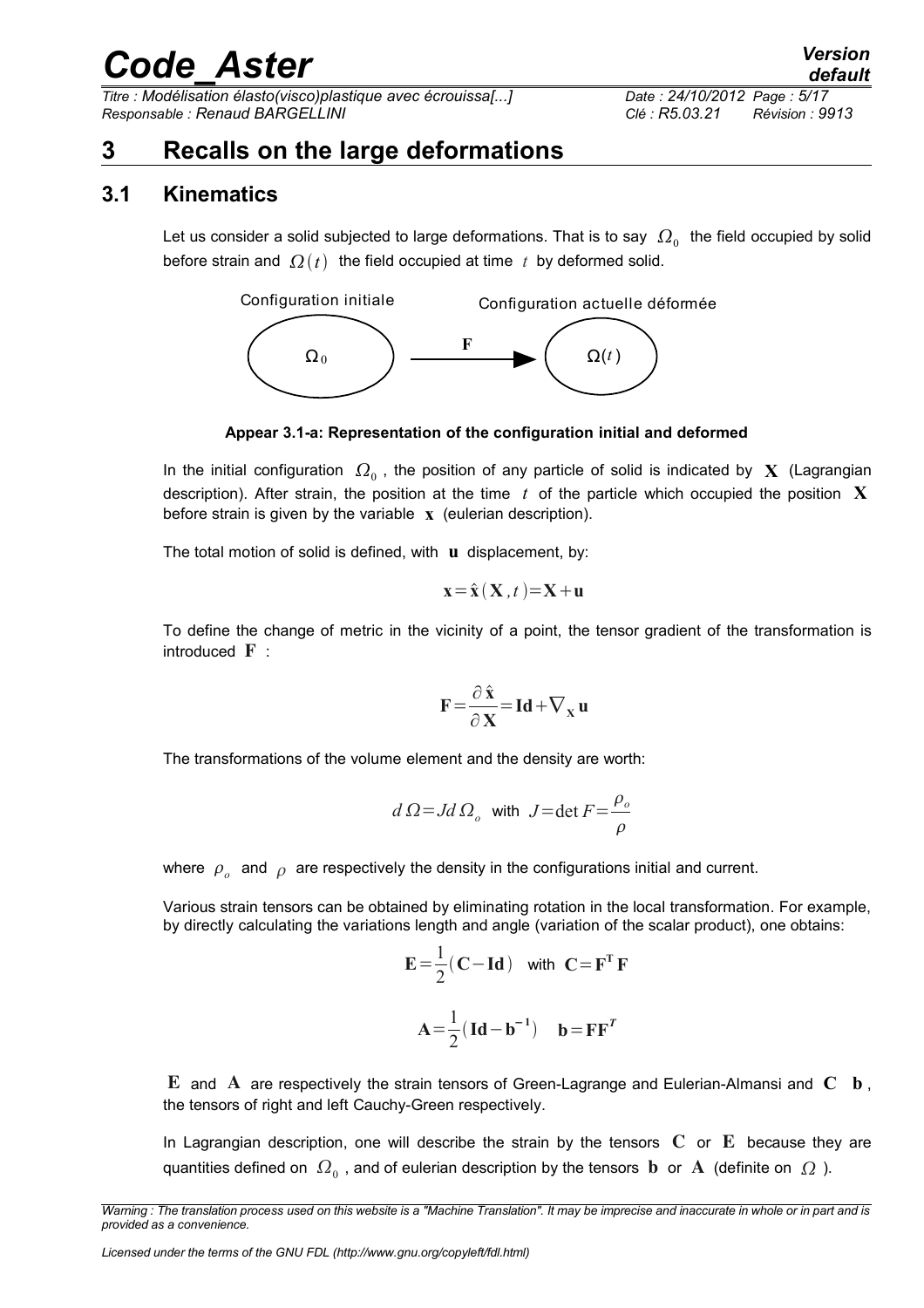*Titre : Modélisation élasto(visco)plastique avec écrouissa[...] Date : 24/10/2012 Page : 6/17 Responsable : Renaud BARGELLINI Clé : R5.03.21 Révision : 9913*

**Note:**

*That is to say a solid undergoing two successive transformations, for example the first* transformation makes pass solid of the initial configuration  $\,\Omega_{_0}\,$  to a configuration  $\,\Omega_{_1}$ *(tensor gradient*  $\mathbf{F}_{1/0}$  and vector displacement  $\mathbf{u}_{1/0}$  ), then the second transformation of *the configuration*  $\, \Omega_{_1} \,$  *with*  $\, \Omega_{_2} \,$  *(tensor gradient*  $\, {\bf F}_{2/1} \,$  *and vector displacement*  $\, {\bf u}_{2/1} \,$  *).* 



The transition of the configuration  $\,\Omega_{_0}\,$  with  $\,\Omega_{_2}\,$  is given by the tensor gradient  $\,\mathbf{F}_{\mathbf{2}1\mathbf{0}}\,$ *(displacement*  $\mathbf{u}_{2/0} = \mathbf{u}_{2/1} + \mathbf{u}_{1/0}$ ) such as:

 $\mathbf{F}_{2/0} = \mathbf{F}_{2/1} \mathbf{F}_{1/0}$ 

*One obtains then, for example, for the strain tensor of Green-Lagrange* **E**

$$
\mathbf{E}_{2/0} = \mathbf{F}_{1/0}^{\mathrm{T}} \, \mathbf{E}_{2/1} \, \mathbf{F}_{1/0} + \mathbf{E}_{1/0}
$$

where  $\mathbf{E}_{\mathbf{270}}$  ,  $\mathbf{E}_{\mathbf{170}}$  and  $\mathbf{E}_{\mathbf{271}}$  are the strains of Green-Lagrange of the configurations  $\mathbf{\Omega}_2$ compared to  $\,\Omega_{_0}$  associated with  $\,\,F_{2/0}$  ,  $\,\Omega_{_1}$  compared to  $\,\Omega_{_0}$  associated with  $\,\,F_{1/0}$  and  $\,\Omega_{_2}$ compared to  $\,\Omega_{\rm 1}\,$  associated with  $\,\mathbf{F}_{\mathbf{2} \mathbf{1} \mathbf{1}}\,$  , respectively.

*This constitutes one of the difficulties encountered at the time of the writing of a constitutive law in large deformations because one cannot write any more one formula similar to that*  $\alpha$  *written in small strains, namely*  $\varepsilon_{2/0}$  $=\varepsilon_{2/1}+\varepsilon_{1/0}$  *where*  $\varepsilon$  *is the linearized strain tensor total.*

*To find*  $\varepsilon_{2/0} = \varepsilon_{2/1} + \varepsilon_{1/0}$  in small strains from the statement of  $\mathbf{E}_{2/0}$  , it is necessary to  $n$ eglect all the terms of order 2 of  $\nabla\,\mathbf{u}_{2/0}$  ,  $\nabla\,\mathbf{u}_{1/0}$  and  $\nabla\,\mathbf{u}_{2/1}$  . In this case, one has  $\mathbf{E}_{2I0} \simeq \boldsymbol{\varepsilon}_{2I0}$  ,  $\mathbf{E}_{1I0} \simeq \boldsymbol{\varepsilon}_{1I0}$  and  $\mathbf{F}_{1I0}^{\mathrm{T}} \, \mathbf{E}_{2I1} \, \mathbf{F}_{1I0} \simeq \boldsymbol{\varepsilon}_{2I1}$  .

#### **3.2 Forced**

<span id="page-5-0"></span>For the model described here, the tensor of the stresses used is the eulerian tensor of Kirchhoff  $\tau$ defined by:

$$
J\sigma\!=\!\tau
$$

where  $\sigma$  is the eulerian tensor of Cauchy. The tensor  $\tau$  thus results from a "scaling" by the variation of volume of the tensor of Cauchy  $\sigma$ ; this is not the case of other stress tensors used (first and second tensor of Piola-Kirchhoff).

In eulerian description, the balance equations are given by:

$$
\begin{aligned}\n\text{div}_{x} \sigma + \rho \mathbf{f} &= 0 \text{ sur } \Omega \\
\sigma \cdot \mathbf{n} &= \mathbf{t}^{\mathbf{d}} \qquad \text{ sur } \partial \Omega^{f}\n\end{aligned}
$$

where  $f$  is the volume force applied to the field  $\Omega$  ,  $\bf{n}$  the norm external with the border  $\partial \Omega^f$ and  $\partial \Omega^f$  the part of the border of the field  $\Omega$  where are applied the surface forces  $\mathbf{t}^{\mathbf{d}}$  .

*Warning : The translation process used on this website is a "Machine Translation". It may be imprecise and inaccurate in whole or in part and is provided as a convenience.*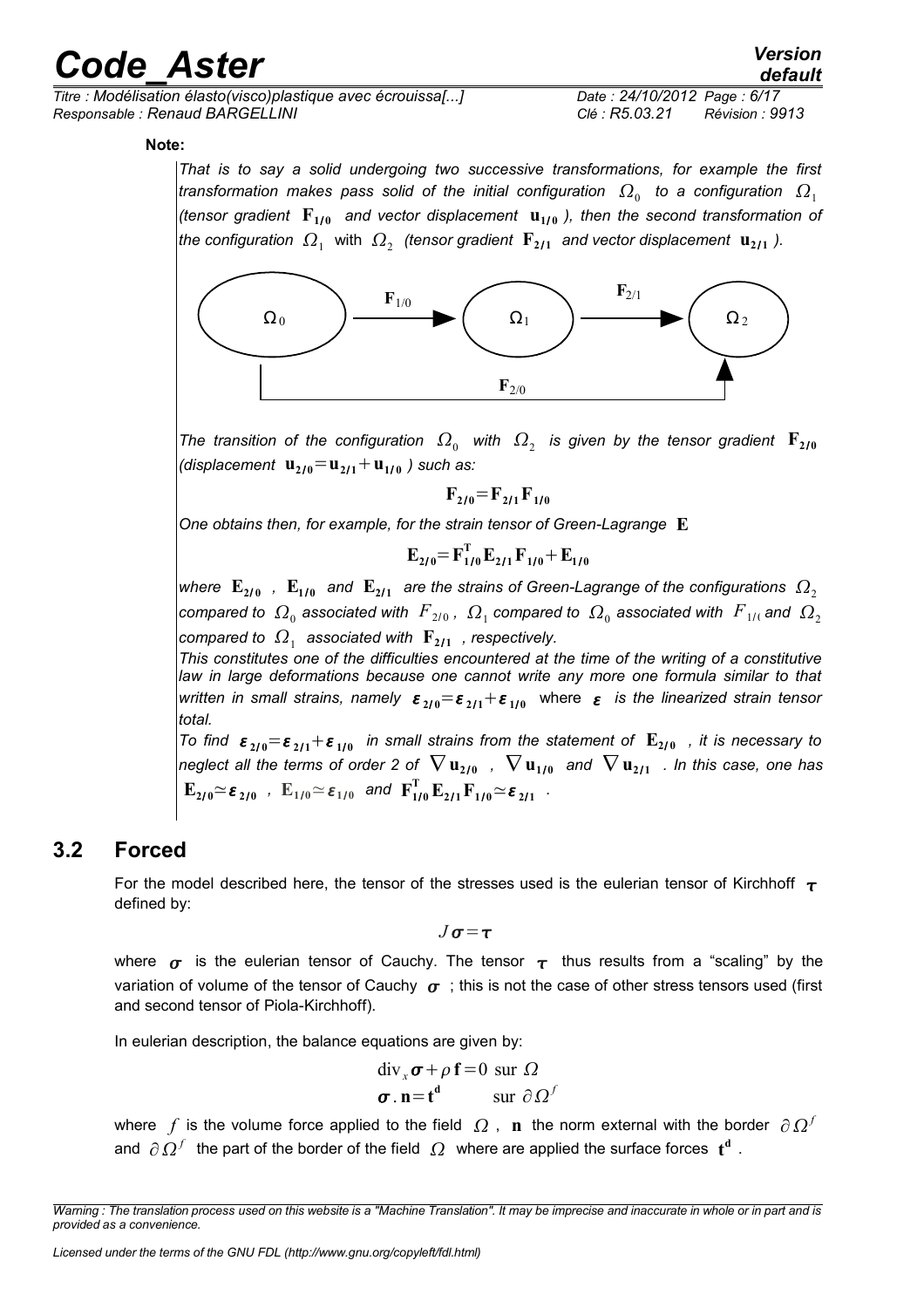*Titre : Modélisation élasto(visco)plastique avec écrouissa[...] Date : 24/10/2012 Page : 7/17 Responsable : Renaud BARGELLINI Clé : R5.03.21 Révision : 9913*

### **3.3 Objectivity**

<span id="page-6-2"></span>When a constitutive law in large deformations is written, one must check that this model is objective, i.e. invariant by any change of spatial reference frame of the form:

$$
\mathbf{x}^* = \mathbf{c}(t) + \mathbf{Q}(t)\mathbf{x}
$$

where Q is an orthogonal tensor which represent the rotation of the reference frame and **c** a vector which represents the translation.

More concretely, if one carries out a traction test in the direction  $e_1$ , for example, followed by a rotation of 90° around  $e_3$ , which amounts carrying out a traction test according to  $e_2$ , then the danger with a nonobjective constitutive law is not to find a uniaxial tensor of the stresses in the direction  $\mathbf{e}_2^{\top}$  (what is in particular the case with the kinematics  $\texttt{PETIT\_REAC}$ ).

### <span id="page-6-1"></span>**4 Presentation of the model of kinematical**

#### **4.1 behavior Aspect**

<span id="page-6-0"></span>This model supposes, just like in small strains, the existence of a slackened configuration  $Q^r$  , i.e. locally free of stress, which makes it possible then to break up the total deflection into cubes elastic parts and plastic, this decomposition being multiplicative.

Thereafter, one will note by  $\mathbf F$  the tensor gradient which makes pass from the initial configuration  $\Omega_0$  to the present configuration  $\Omega(t)$  , by  $\mathbb{F}^{\text{p}}$  the tensor gradient which makes pass from the configuration  $\Omega_0$  to the slackened configuration  $\Omega^r$  , and  $\mathbf{F}^\mathbf{e}$  of the configuration  $\Omega^r$  with  $\Omega(t)$  . The index *p* refers to the plastic part, the index *e* with the elastic part.



Configuration relâchée

#### Appear 4.1-a: Decomposition of the tensor gradient  $\mathbf F$  in an elastic and  $\mathbf F^\mathfrak{e}$  plastic part  $\mathbf F^\mathfrak{p}$

By composition of motions, one obtains following multiplicative decomposition:

$$
F = F^e F^p
$$

The elastic strain are measured in the present configuration with the eulerian tensor of left Cauchy-Green  $\mathbf{b}^e$  and the plastic strains in the initial configuration by the tensor **G p** (Lagrangian description). These two tensors are defined by:

*Warning : The translation process used on this website is a "Machine Translation". It may be imprecise and inaccurate in whole or in part and is provided as a convenience.*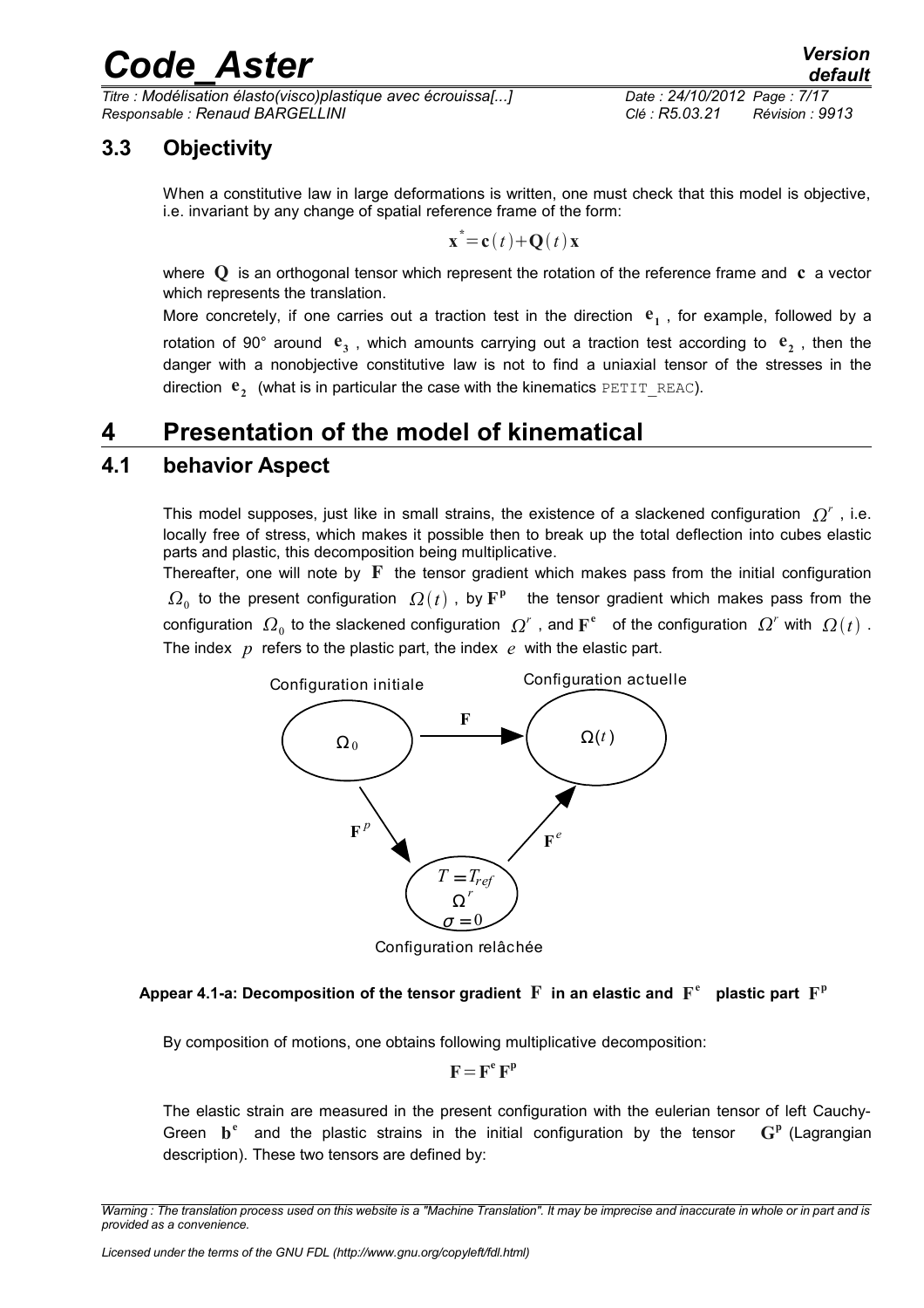*Titre : Modélisation élasto(visco)plastique avec écrouissa[...] Date : 24/10/2012 Page : 8/17 Responsable : Renaud BARGELLINI Clé : R5.03.21 Révision : 9913*

$$
\mathbf{b}^{\mathbf{e}} = \mathbf{F}^{\mathbf{e}} \mathbf{F}^{eT} \ , \ \mathbf{G}^{\mathbf{p}} = (\mathbf{F}^{pT} \mathbf{F}^{\mathbf{p}})^{-1} \ \text{ from where } \mathbf{b}^{\mathbf{e}} = \mathbf{F} \mathbf{G}^{p} \mathbf{F}^{T}
$$

The model presented is written in order to distinguish the isochoric terms from the terms of change of volume. One introduces for that the two following tensors:

$$
\overline{\mathbf{F}} = J^{-1/3} \mathbf{F}
$$
 and  $\overline{\mathbf{b}}^{\mathbf{e}} = J^{-2/3} \mathbf{b}^{\mathbf{e}}$  with  $J = \det \mathbf{F}$ 

By definition, one a:  $\det \overline{\mathbf{F}} = 1$  and  $\det \overline{\mathbf{b}}^e = 1$ .

#### **4.2 Behavior models**

<span id="page-7-0"></span>the model presented is a model thermoélasto (visco) plastic with isotropic hardening which tends under the assumption of the small strains towards the model [R5.03.02] with criterion of Von Mises (it is the plastic model). Plastic strains are done with constant volume so that:

 $J^p$ =det  $F^p$ =1 from where  $J = J^e$ =det  $\mathbf{F}^e$ 

the behavior models are given by:

•the definition of the free energy hyper elastic:

$$
\psi = \psi_{ther} (T, J) + \psi_{elas} (J, \mathbf{\bar{b}}^{\mathbf{e}}) + K(\alpha),
$$
  
with in particular  $\psi_{elas} (J, \mathbf{\bar{b}}^{\mathbf{e}}) = \frac{1}{2} \frac{E}{3(1 - 2\nu)} \left[ \frac{1}{2} (J^2 - 1) - \ln J \right] + \frac{\mu}{2} (tr \mathbf{\bar{b}}^{\mathbf{e}} - 3)$   
and  $\psi_{ther} (T, J) = -3 \alpha \Delta T \left( J - \frac{1}{J} \right)$ 

•thermo-elastic relation stress-strain:

$$
\tilde{\tau} = \mu \frac{\tilde{\mathbf{b}}^e}{2} (\mathbf{J}^2 - 1) - \frac{9\mathbf{K}}{2} \alpha (\mathbf{T} - \mathbf{T}_{ref})(\mathbf{J} + \frac{1}{\mathbf{J}})
$$

•threshold of plasticity (it is admitted that it is expressed with the stresses of Kirchhoff):

$$
f = \tau_{eq} - R(p) - \sigma_{y}
$$

where *R* is the isotropic variable of hardening, function of the cumulated plastic strain *p.*

•models of flow:

$$
\overline{\mathbf{F}}\dot{\mathbf{G}}^p \overline{\mathbf{F}}^T = -\dot{\lambda} \frac{3}{\tau_{eq}} \tilde{\boldsymbol{\tau}} \overline{\mathbf{b}}^e = -3\dot{\lambda} \left(\frac{1}{3} \operatorname{tr} \overline{\mathbf{b}}^e + \frac{\tilde{\boldsymbol{\tau}}}{\mu}\right) \frac{\tilde{\boldsymbol{\tau}}}{\tau_{eq}}
$$
  

$$
\dot{p} = \dot{\lambda}
$$

For the model from plasticity, the plastic multiplier is obtained by writing the condition of coherence  $\dot{f} = 0$  and one a:

$$
\dot{p} \ge 0, f \le 0 \text{ et } \dot{p} f = 0
$$

In the viscous case, one takes  $\dot{p}$  equalizes with:

*Warning : The translation process used on this website is a "Machine Translation". It may be imprecise and inaccurate in whole or in part and is provided as a convenience.*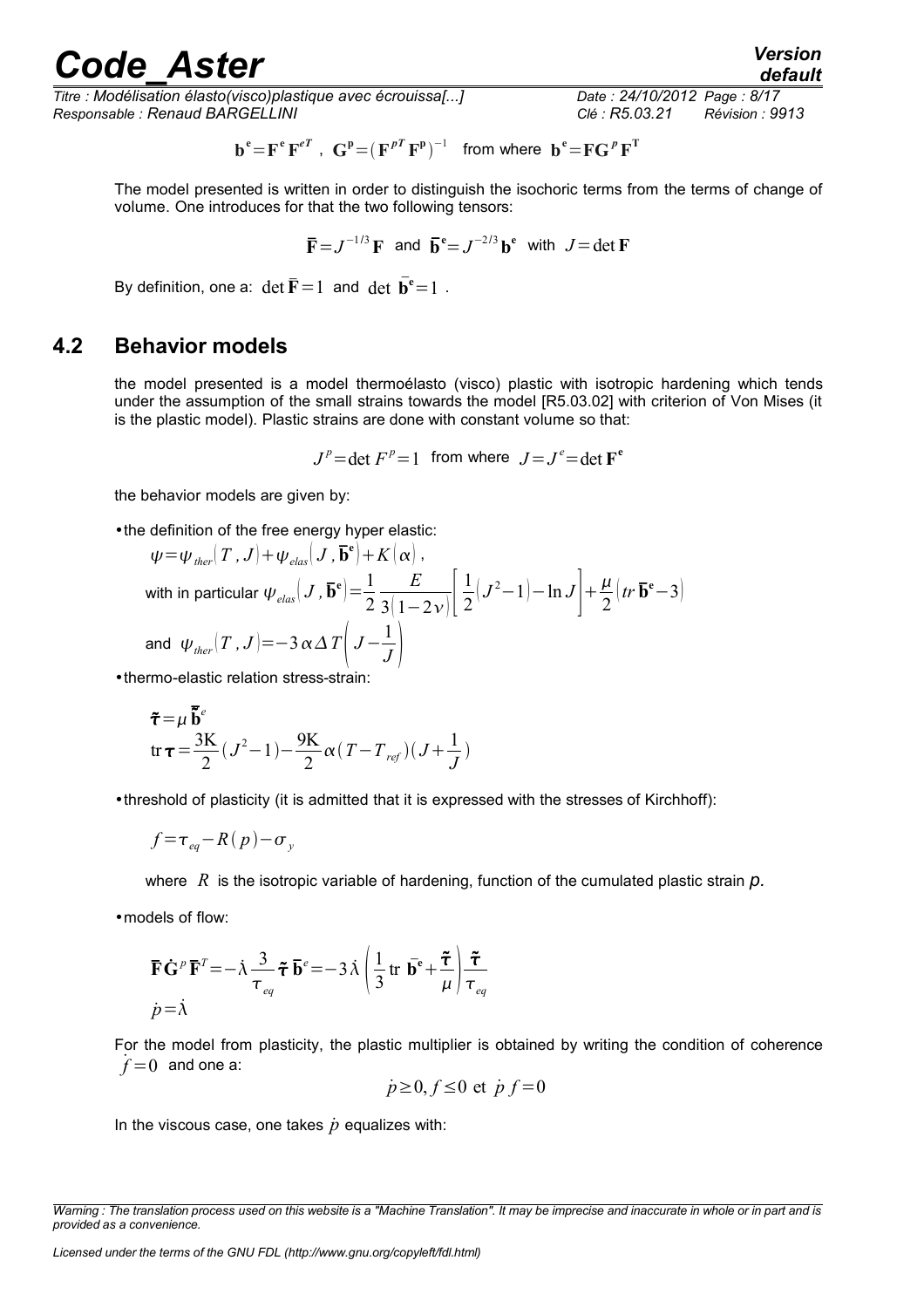*Titre : Modélisation élasto(visco)plastique avec écrouissa[...] Date : 24/10/2012 Page : 9/17 Responsable : Renaud BARGELLINI Clé : R5.03.21 Révision : 9913*

$$
\dot{p} = \dot{\varepsilon}_0 \left[ \text{sh} \left( \frac{\langle f \rangle}{\sigma_0} \right) \right]^m
$$

*default*

where  $\{\varepsilon}_0$  ,  $\sigma_0^+$  and  $\,m\,$  are the viscosity coefficients. Let us announce that this model is reduced to a model of the type Norton when the 2 materials parameters  $\dot{\varepsilon}_0^{\text{}}$  and  $\sigma_0^{\text{}}$  are very large.

It is pointed out that:

$$
\overline{\mathbf{b}}^e = J^{-2/3} \mathbf{b}^e
$$

$$
\overline{\mathbf{F}} = J^{-1/3} \mathbf{F}
$$

and that the partition of the strains is written:

$$
\mathbf{\bar{b}}^e = \mathbf{\bar{F}} \mathbf{G}^{\mathbf{p}} \mathbf{\bar{F}}^T
$$

For metallic materials where the ratio  $\tau_{eq}/\mu$  is small in front of 1, the form of the flow model can be approximate by:

$$
\overline{\mathbf{F}}\dot{\mathbf{G}}^p\overline{\mathbf{F}}^T = -\dot{\lambda} \operatorname{tr} \overline{\mathbf{b}}^e \frac{\tilde{\boldsymbol{\tau}}}{\tau_{eq}} + O\left(\frac{\tau_{eq}}{\mu}\right)
$$

where  $O\left(-\frac{1}{2}\right)$ *eq*  $\left\{\frac{eq}{\mu}\right\}$  is negligible in front of the first term.

It is this last statement which is established in *the Code\_Aster*.

**Note:**

*If the strains are small, one a:*  $J \approx 1 + \text{tr } \varepsilon$ **b**<sup>e</sup>  $\simeq$ **Id** + 2 $\varepsilon$ <sup>e</sup>

where  $\epsilon$  is the total deflection,  $\epsilon^{\text{e}}$  elastic strain and  $\epsilon^{\text{p}}$  plastic strain in small strains.

 $G^P \simeq Id - 2 \varepsilon^P$ 

By replacing these three statements in the equations of the constitutive law presented here, one finds well the model classical thermoelastoplastic with isotropic hardening and criterion of Von Mises.

#### <span id="page-8-0"></span>**4.3 Correction of elastic strain energy in the presence of thermal**

*Warning : The translation process used on this website is a "Machine Translation". It may be imprecise and inaccurate in whole or in part and is provided as a convenience.*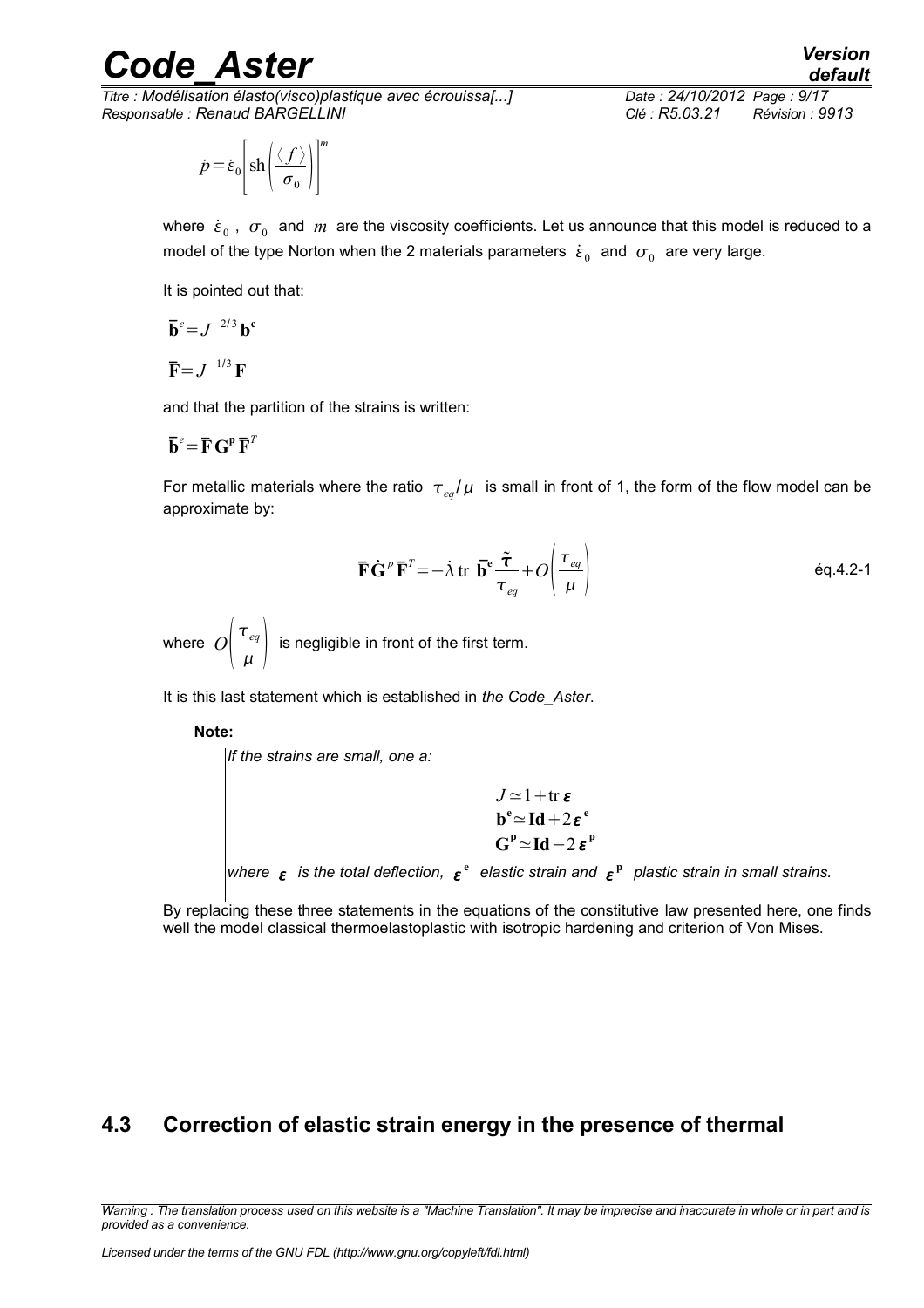*Titre : Modélisation élasto(visco)plastique avec écrouissa[...] Date : 24/10/2012 Page : 10/17 Responsable : Renaud BARGELLINI Clé : R5.03.21 Révision : 9913*

the statement of energy hyper elastic  $\psi_{elas}$  raises some difficulties. Indeed, it depends on  $J$ ; in the presence of thermal strain, *J* included a thermal component which disturbs the statement and which it is advisable to correct.

The approach of the correction of the energy of Simo-Miehe in the presence of thermal is the following one:

- 1. cancellation of energy in pure thermal when the stress is null;
- 2. resolution of the equation in  $J$  obtained, which one calls  $J_0$  the solution.
- 3. final computation of the elastic strain energy of Simo-Miehe in the presence of thermal:

$$
\psi_{elas}^{corrige} = \psi_{elas} (J, \mathbf{\bar{b}}^{\mathbf{e}}) + \psi_{ther} (T, J) + \psi_{elas} (J, \mathbf{\bar{b}}^{\mathbf{e}}) - \psi_{elas} (J_0, \mathbf{\bar{b}}^{\mathbf{e}} = \mathbf{I}_d) - \psi_{ther} (T, J_0)
$$

The cancellation of the stress in pure thermal leads to the equation:

tr 
$$
\tau = 0 \Leftrightarrow (J^2 - 1) - 3 \alpha (T - T_{ref})(J + \frac{1}{J}) = 0 \Leftrightarrow (J^3 - J - 3 \alpha \Delta T (J^2 - 1))
$$
  
 $J \neq 0$ 

This equation, under the assumption  $3 \alpha \Delta T \ll 1$ , has solutions close to -1,0 and 1. Only largest is physically acceptable. One thus poses:

$$
J_0 = MAX \{ J \, tq \, J^3 - J - 3 \alpha \, \Delta T \big( J^2 - 1 \big) = 0 \}
$$

The energy corrected in the presence of thermal is written finally:

$$
\psi_{\textit{elas}}^{\textit{corrigee}}\!=\!\psi_{\textit{elas}}\!\left(J\,,\,\overline{\mathbf{b}}^{\mathbf{e}}\right)\!+\!\psi_{\textit{ther}}\!\left(T\,,J\right)\!+\!\psi_{\textit{elas}}\!\left(J\,,\,\overline{\mathbf{b}}^{\mathbf{e}}\right)\!-\!\psi_{\textit{elas}}\!\left(J\,,\,\overline{\mathbf{b}}^{\mathbf{e}}\!=\!\mathbf{I}_{\textit{d}}\right)\!-\!\psi_{\textit{ther}}\!\left(T\,,J_{0}\right)
$$

#### **4.4 Choice of the function of hardening**

<span id="page-9-0"></span>This behavior model is available in operator STAT NON LINE, under factor key word the COMP INCR and argument "SIMO MIEHE" of factor key word the DEFORMATION. One can choose for the function of hardening, a linear hardening or provide a curve of tension. Five relations can be used.

RELATION = "VMIS ISOT TRAC" / "VMIS\_ISOT\_PUIS" / "VMIS\_ISOT\_LINE" / "VISC\_ISOT\_TRAC" / "VISC\_ISOT\_LINE"

For a purely thermo-elastic behavior, the user chooses argument "VMIS ISOT LINE" for example, with SY very large (the behavior is then hyper elastic); for an isotropic hardening given by a curve of tension, the user chooses argument "VMIS\_ISOT\_TRAC" in the plastic case or "VISC\_ISOT\_TRAC" in the viscous case and for a linear isotropic hardening, argument "VMIS\_ISOT\_LINE" in the plastic case or "VISC\_ISOT\_LINE" in the viscous case. For an elastoplastic behavior whose curve of hardening (rational curve of tension) is given by a model in power, form

*Warning : The translation process used on this website is a "Machine Translation". It may be imprecise and inaccurate in whole or in part and is provided as a convenience.*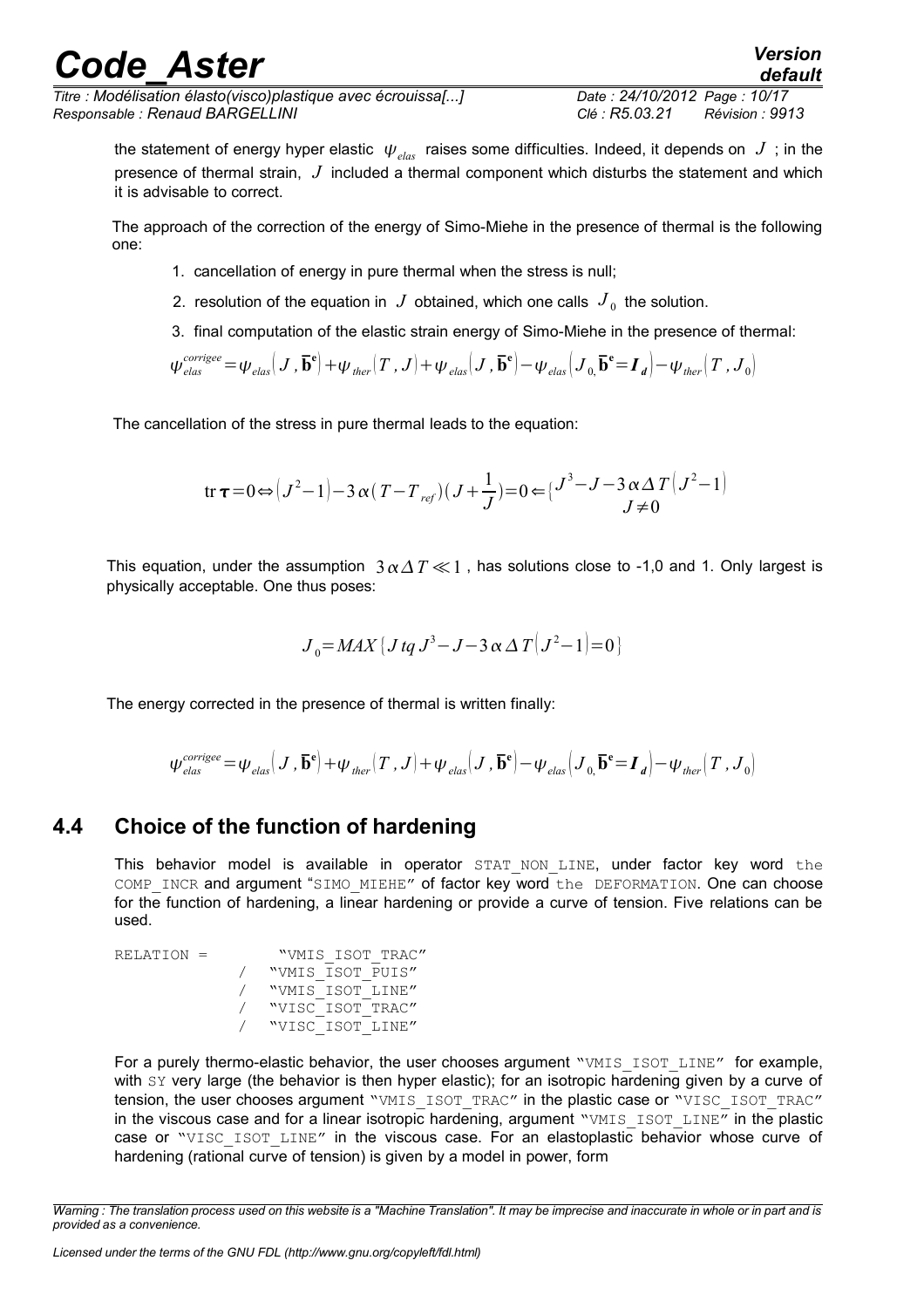*Titre : Modélisation élasto(visco)plastique avec écrouissa[...] Date : 24/10/2012 Page : 11/17 Responsable : Renaud BARGELLINI Clé : R5.03.21 Révision : 9913*

$$
R(p) = \sigma_y + \sigma_y \left(\frac{E}{a \sigma_y} p\right)^{\frac{1}{n}}
$$
, the user chooses argument "VMIS\_ISOT\_PUIS".

The various characteristics of the material are indicated in operator DEFI\_MATERIAU ([U4.23.01]) under the key words:

- •ELAS some is the model (one gives the Young modulus, the Poisson's ratio and possibly the thermal coefficient of thermal expansion),
- •TENSION for "VMIS\_ISOT\_TRAC" and "VISC\_ISOT\_TRAC" (rational curve of tension is given),
- •ECRO\_PUIS for "VMIS\_ISOT\_PUIS" (one gives the parameters of the model power),
- •ECRO\_LINE for "VMIS\_ISOT\_LINE" and "VISC\_ISOT\_LINE" (one gives the elastic limit and the hardening slope),
- •VISC\_SINH for "VISC\_ISOT\_TRAC" and "VISC\_ISOT\_LINE" (one gives the three viscosity coefficients).

#### **Note:**

*The user must make sure well that "experimental" curve of tension used, either directly, or to deduce some the hardening slope is well given in the plane forced rational*  $\sigma = F/S$  *logarithmic strain*  $\,\ln\left( \,1\!+\! \Delta\, l/l_{_0} \right)$  where  $\,l_{_0}\,$  is the initial length of the useful part of the test*tube, l the variation length after strain, F the applied force and S current surface*. *It will*

*be noticed that*  $\sigma$  = *F* / *S* =  $\frac{F}{G}$  $S_0$  $l<sub>0</sub>$ *l* 1 *J from where*  $\tau = J \sigma = \frac{F}{g}$  $S_0$  $l<sub>0</sub>$  $\frac{0}{l}$  . In general, it is well the

*quantity*  $\frac{F}{\sigma}$  $S_0$  $l<sub>0</sub>$  $\frac{0}{l}$  which is measured by the experimenters and this gives the stress of<br> $l$ 

*Kirchhoff directly used in the model of Simo and Miehe.*

#### **4.5 Stresses and local variables**

<span id="page-10-1"></span>the stresses are the stresses of Cauchy  $\sigma$ , thus calculated on the present configuration (six components in 3D, four in 2D).

The local variables produced in *the Code\_Aster* are:

- *V1* , cumulated plastic strain *p* ,
- $V2$  with  $V7$  : opposite of the elastic strain  $\overline{\mathbf{b}}^e$
- *V8* the indicator of plasticity (0 if the last calculated increment is elastic, 1 if not).

#### **Note:**

*If the user wants to possibly recover strains in postprocessing of his computation, it is necessary to trace the strains of Green-Lagrange* **E** *, which represents a measurement of the strains in large deformations (options* EPSG\_ELGA *or* EPSG\_ELNO *). The classical linearized strains measure strains under the assumption of the small strains and do not have a meaning in large deformations.*

#### **4.6 Field of application**

<span id="page-10-0"></span>the choice of a kinematics DEFORMATION: "PETIT\_REAC" also allows to treat a thermoelastoplastic constitutive law with isotropic hardening and criterion of Von Mises in large deformations. The model is written in small strains and the taking into account of the large deformations is done by reactualizing the geometry.

Between the model presented here (SIMO\_MIEHE) and PETIT\_REAC,

- •there is no difference if the strains are small
- •it does not have there a difference if the strains are large but small rotations
- •there are differences if rotations are important.

*Warning : The translation process used on this website is a "Machine Translation". It may be imprecise and inaccurate in whole or in part and is provided as a convenience.*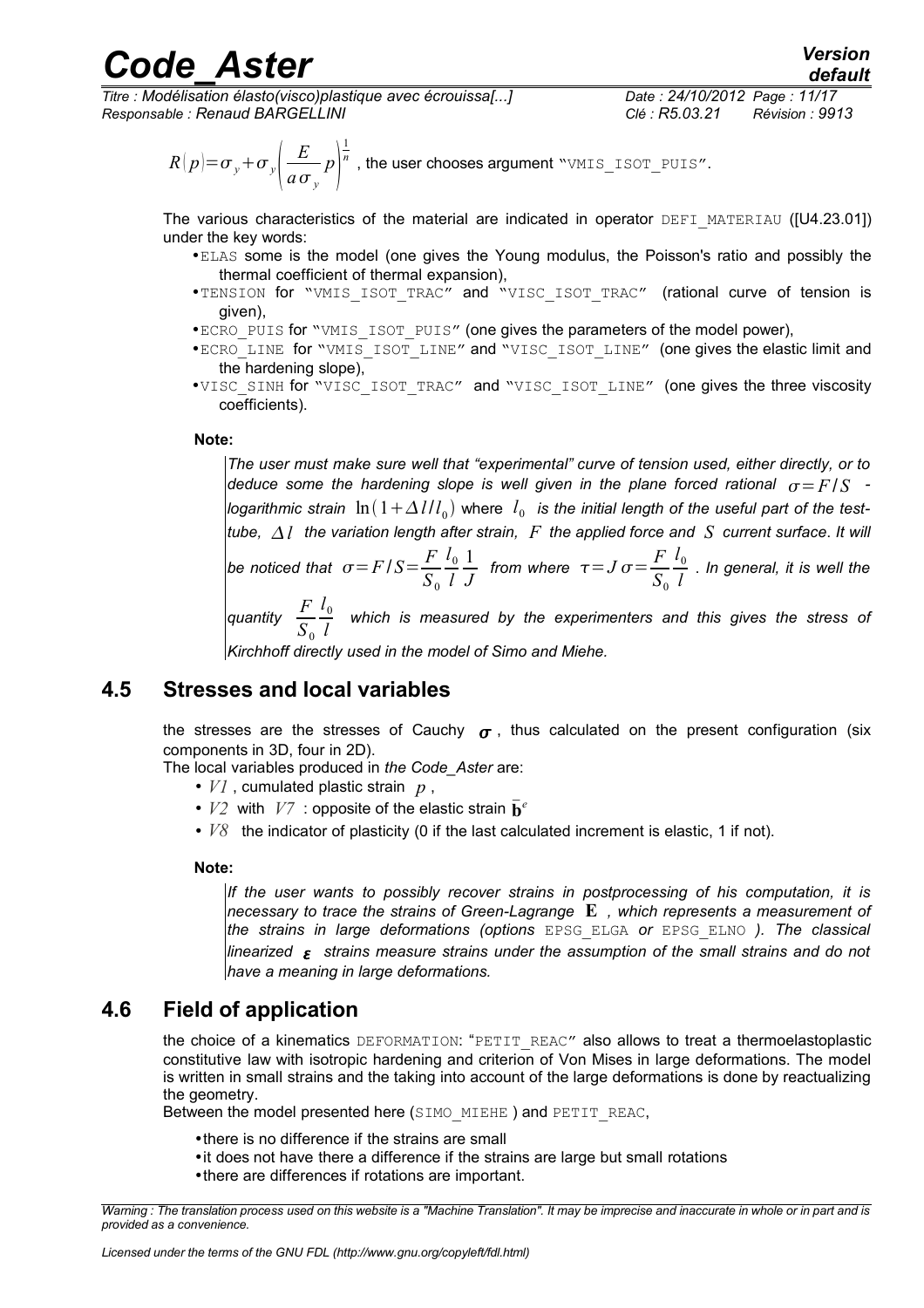*Titre : Modélisation élasto(visco)plastique avec écrouissa[...] Date : 24/10/2012 Page : 12/17 Responsable : Renaud BARGELLINI Clé : R5.03.21 Révision : 9913*

*default*

In particular, the solution obtained with the kinematics PETIT REAC can deviate notably from the exact solution in the presence of large rotations and this whatever the size from time step chosen by the user, contrary to kinematics SIMO\_MIEHE.

#### **4.7 Integration of the constitutive law**

<span id="page-11-0"></span>In the case of an incremental behavior, factor key word  $\texttt{COMP\_INCR}$ , knowing the stress  $\sigma^-$  , the cumulated plastic strain  $p^-$  , the trace divided by three of the strain tensor elastics  $\frac{1}{2}$ 3 tr  $\bar{\mathbf{b}}^{e-}$ , displacements  $\mathbf{u}^-$  and  $\Delta \mathbf{u}$  the temperatures  $T^-$  and  $T$ , one seeks to determine  $(\boldsymbol{\sigma}, p, \frac{1}{2})$ 3  $tr\ \overline{\mathbf{b}}^e$ ).

Displacements being known, the gradients of the transformation of  $\,\varOmega_0^-\,$  with  $\,\varOmega^-$  , noted  $\,\mathbf{F}^-\,$  , and of  $\Omega^-$  with  $\Omega$  , noted  $\Delta F$  , are known.

The implicit *discretization* of the model gives:

$$
\mathbf{F} = \Delta \mathbf{F} \mathbf{F}^{-}
$$
\n
$$
J = \det \mathbf{F}
$$
\n
$$
\mathbf{F} = J^{-1/3} \mathbf{F}
$$
\n
$$
\mathbf{b}^{e} = \mathbf{F} \mathbf{G}^{p} \mathbf{F}^{T}
$$
\n
$$
J \sigma = \tau
$$
\n
$$
\tau = \mu \mathbf{b}^{e}
$$
\n
$$
\frac{1}{3} \text{tr} \tau = \frac{1}{2} K (J^{2} - 1) - \frac{3}{2} K \alpha (T - T_{ref})(J + \frac{1}{J})
$$
\n
$$
f = \tau_{eq} - R (p^{-} + \Delta p) - \sigma_{y}
$$
\n
$$
\mathbf{F} (\mathbf{G}^{p} - \mathbf{G}^{p}) \mathbf{F}^{T} = -\text{tr } \mathbf{b}^{e} \frac{\tau}{\tau_{eq}} \Delta p \text{ from where } \mathbf{b}^{e} = \mathbf{F} \mathbf{G}^{p-} \mathbf{F}^{T} - \text{tr } \mathbf{b}^{e} \frac{\tau}{\tau_{eq}} \Delta p
$$
\nIn the plastic case:  $\Delta p \ge 0, f \le 0$  et  $f \Delta p = 0$ \nIn the viscous case:  $\langle \tau_{eq} - R (p^{-} + \Delta p) - \sigma_{y} \rangle - \sigma_{0} \sin^{-1} \left| \left( \frac{\Delta p}{\dot{\epsilon}_{0} \Delta t} \right)^{\frac{1}{m}} \right| = 0$ 

**Note:**

*This formulation is incrémentalement objective because the only incremental tensorial*  $q$ uantity which intervenes in the discretization is  $\dot{\mathbf{G}}^p$  . As  $\mathbf{G}^{\mathbf{p}}$  and  $\mathbf{G}^{\mathbf{p}-}$  are measured on the same configuration, i.e. the initial configuration, the discretization of  $\dot{\mathbf{G}}^p$  , is  $\Delta$ **G**<sup>p</sup>=**G**<sup>p</sup>-**G**<sup>p-</sup>, is incrémentalement objective.

One introduces  $\tau^{Tr}$  , the tensor of Kirchhoff which results from an elastic prediction (Tr: trial, in English test):

$$
\tilde{\boldsymbol{\tau}}^{\text{Tr}} \!=\! \mu \, \tilde{\bar{\mathbf{b}}}^{\text{eTr}}
$$

where

$$
\overline{\mathbf{b}}^{eTr} = \overline{\mathbf{F}} \mathbf{G}^{\mathbf{p} -} \overline{\mathbf{F}}^T = \Delta \overline{\mathbf{F}} \overline{\mathbf{b}}^{e-} \Delta \overline{\mathbf{F}}^T \ , \ \Delta \overline{\mathbf{F}} = (\Delta J)^{-1/3} \Delta \mathbf{F} \text{ and } \Delta J = \det(\Delta \mathbf{F})
$$

One obtains  $\bar{b}^{e-}$  starting from the stresses  $\tau^-$  by the thermo-elastic relation stress-strain and of the trace of the tensor of the elastic strain.

*Warning : The translation process used on this website is a "Machine Translation". It may be imprecise and inaccurate in whole or in part and is provided as a convenience.*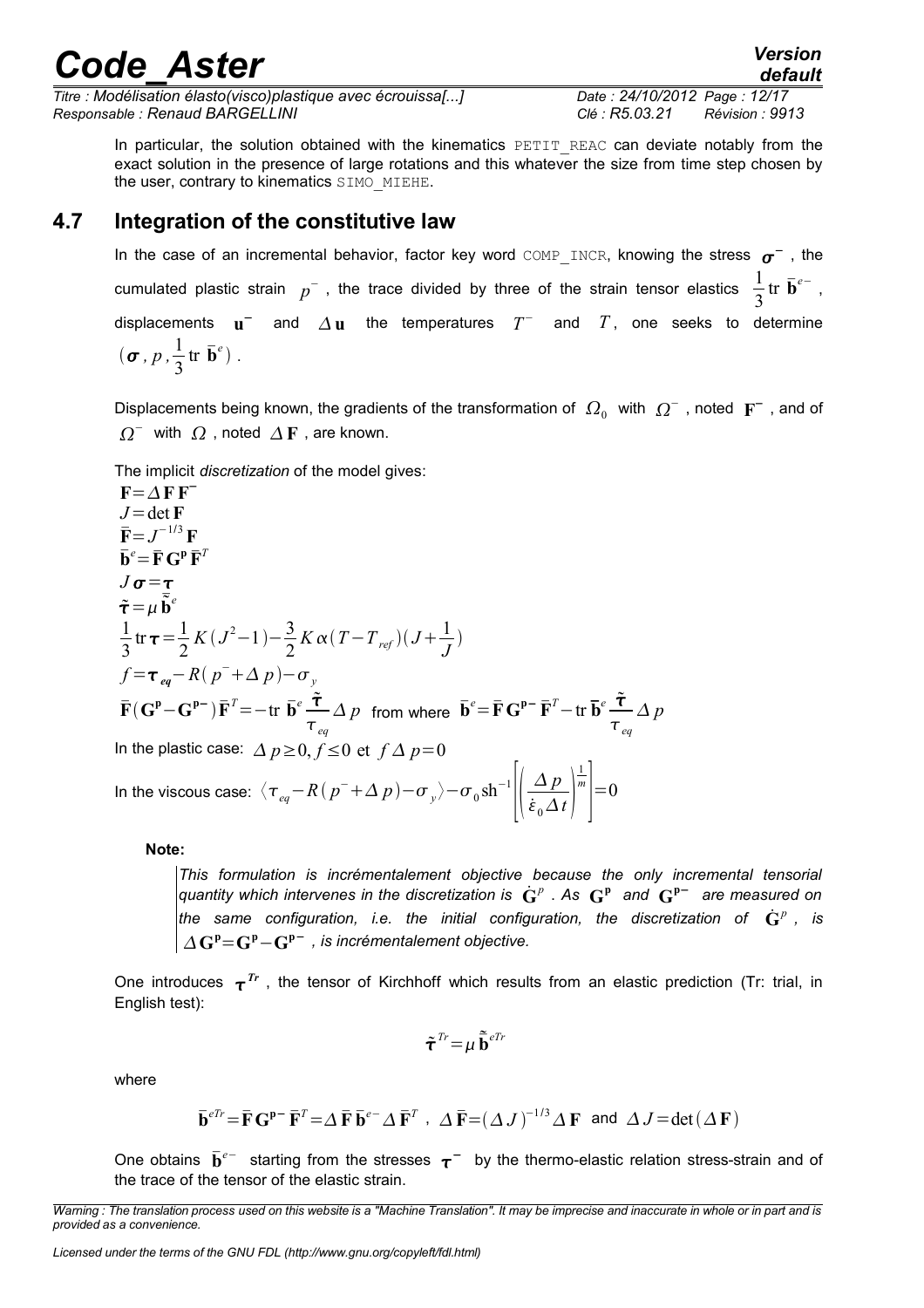*Titre : Modélisation élasto(visco)plastique avec écrouissa[...] Date : 24/10/2012 Page : 13/17 Responsable : Renaud BARGELLINI Clé : R5.03.21 Révision : 9913*

$$
\overline{\mathbf{b}}^{e-} = \frac{\overline{\mathbf{r}}^{-}}{\mu^{-}} + \frac{1}{3} \operatorname{tr} \overline{\mathbf{b}}^{e-}
$$

**Note:**

*The interest of this formulation is that it is not necessary to calculate the plastic strain*  $G^{p-}$ *which would oblige us to reverse the gradient of the transformation* **F** *. One needs to only know*  $\bar{\mathbf{F}}\mathbf{G}^{\mathbf{p}-} \bar{\mathbf{F}}^T$  .

If  $\tau \frac{r}{eq}$  <  $R$  (  $p^-$  )+  $\sigma$   $_{y}$  , one remains elastic. In this case, one a:

$$
p=p^-
$$
,  $\tau = \tilde{\tau}^{Tr} + \frac{1}{3} \text{tr} \tau^{Tr} \text{Id}$  and  $\frac{1}{3} \text{tr} \bar{\mathbf{b}}^e = \frac{1}{3} \text{tr} \bar{\mathbf{b}}^{eTr}$ 

if not, one obtains:

$$
\text{tr }\bar{\mathbf{b}}^e = \text{tr }\bar{\mathbf{b}}^{eTr} \text{ , thanks to simplification on the flow model: } \bar{\mathbf{b}}^e = \bar{\mathbf{b}}^{e^h} - \text{tr }\bar{\mathbf{b}}^e \frac{\tilde{\tau}}{\tau_{eq}} \Delta p
$$

By taking the deviatoric parts of this equation, and by multiplying them by  $\mu$  one leads to:

$$
\tilde{\boldsymbol{\tau}}^{Tr} \!=\! \tilde{\boldsymbol{\tau}} \, (1 \!+\! \frac{\mu \, \text{tr } \, \bar{\mathbf{b}}^{eTr} \, \Delta \, p}{\tau_{eq}})
$$

While calculating the equivalent stress, one brings back oneself to a nonlinear scalar equation in  $\Delta p$  :

$$
\tau_{eq}^{Tr} - \tau_{eq} - \mu \operatorname{tr} \bar{\mathbf{b}}^{iTr} \Delta p = 0
$$

**In the plastic case** :  $\tau_{eq} = \sigma_y + R(p^- + \Delta p)$  , which leads to  $\Delta p$  solution of the equation:

$$
\tau_{eq}^{Tr} - \sigma_y - R(p^- + \Delta p) - \mu \operatorname{tr} \bar{\mathbf{b}}^{eTr} \Delta p = 0
$$

In the viscoplastic case:  $\tau_{_{eq}}{=}\sigma_{_{\textit{y}}}{+}\textit{R}\left(\textit{p}^{-}{+}\Delta \textit{p}\right){+}\sigma_{_{0}}\textit{sh}^{-1}$  $||\,\dot{\varepsilon}$ *Δ p*  $\dot{\varepsilon}_0 \Delta t$ 1 *m*  $\vert$ , which leads to  $\varDelta p$ 

solution of the equation:

$$
\tau_{eq}^{Tr} - \sigma_y - R (p^- + \Delta p) - \sigma_0 \, \text{sh}^{-1} \left[ \left( \frac{\Delta p}{\dot{\varepsilon}_0 \, \Delta t} \right)^{\frac{1}{m}} \right] - \mu \, \text{tr } \, \bar{\mathbf{b}}^{eTr} \, \Delta p = 0
$$

If hardening linear, or is given by a point by point defined curve of tension, therefore closely connected per pieces, the equation to be solved is linear. The solution directly is obtained.  $\Delta p$  In the other cases, the resolution is carried out in *Code\_Aster* by a method of the secants with interval of search (cf [R5.03.05]). Integration can be controlled by parameters RESI INTE RELA and ITER\_INTE\_MAXI.

Once  $\Delta p$  known, one can then deduce the tensor from it from Kirchhoff, that is to say:

$$
\tau = \frac{\tau_{eq}}{\tau_{eq}^{Tr}} \tilde{\tau}^{Tr} + \left[ \frac{K}{2} (J^2 - 1) - \frac{3K}{2} (T - T_{ref})(J + \frac{1}{J}) \right] \mathbf{Id}
$$

*Warning : The translation process used on this website is a "Machine Translation". It may be imprecise and inaccurate in whole or in part and is provided as a convenience.*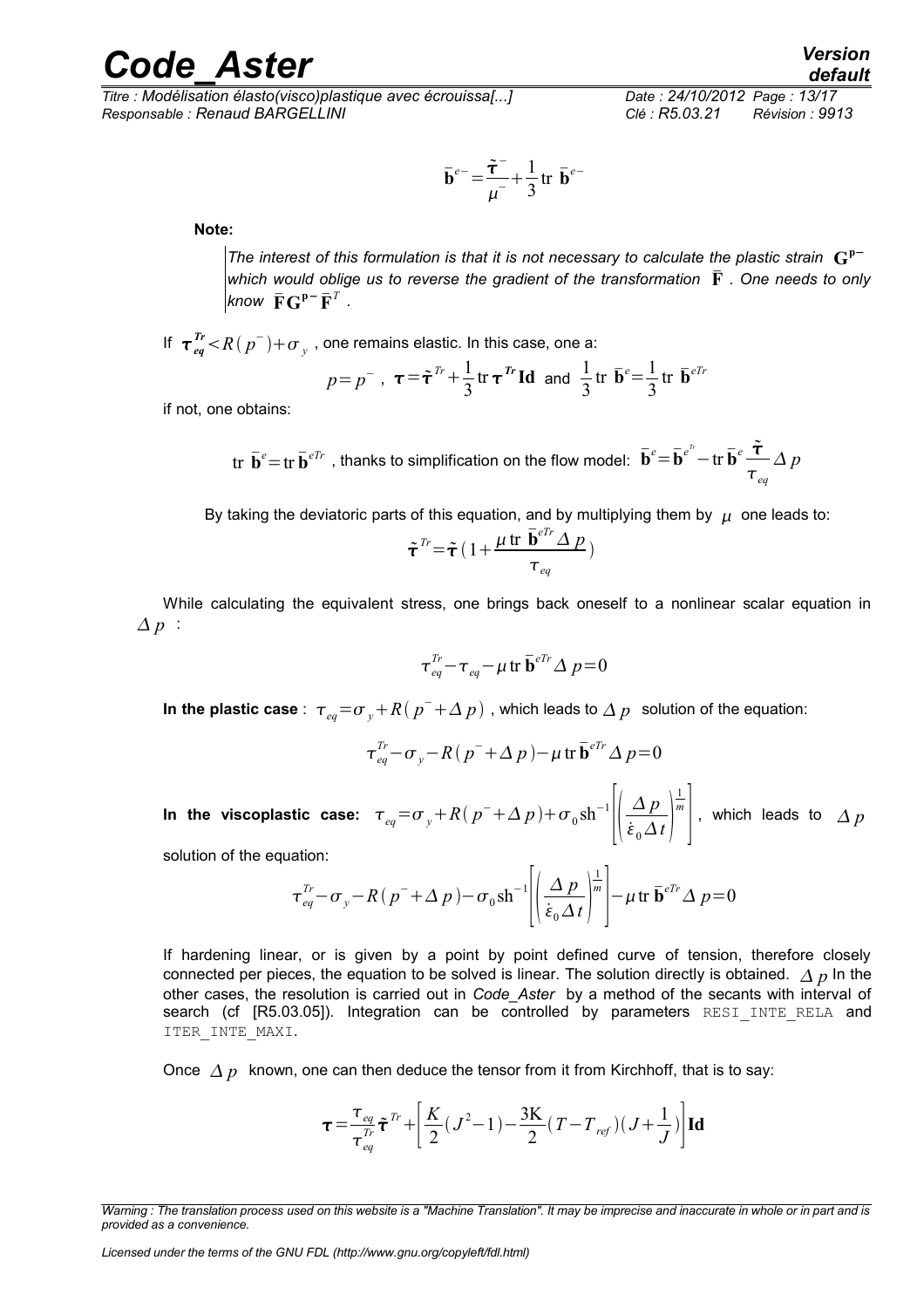| <b>Code Aster</b>                                                                              |                                                | <b>Version</b><br>default |
|------------------------------------------------------------------------------------------------|------------------------------------------------|---------------------------|
| Titre : Modélisation élasto(visco)plastique avec écrouissa[]<br>Responsable: Renaud BARGELLINI | Date: 24/10/2012 Page: 14/17<br>Clé : R5.03.21 | Révision : 9913           |

Once calculated the cumulated plastic strain, the tensor of the stresses and the tangent matrix, one carries out a correction on the trail of tensor of the elastic strain  $\bar{\mathbf{b}}^e$  to take account of the plastic incompressibility, which is not preserved with the simplification made on the flow model [éq 4.2.1]. This correction is by means of carried out a relation between the invariants of  $\bar{\mathbf{b}}^e$  and  $\tilde{\bar{\mathbf{b}}}^e$  by exploiting the plastic condition of incompressibility  $J^p=1$  (or in an equivalent way  $\det \bar{\mathbf{b}}^e=1$  ). This relation is written:

$$
x^3 - \overline{J}_2^e x - (1 - \overline{J}_3^e) = 0
$$
  
with  $\overline{J}_2^e = \frac{1}{2} \overline{b}_{eq}^{e^2} = \frac{\tau_{eq}^2}{2\mu^2}$ ,  $\overline{J}_3^e = \det \overline{\mathbf{b}}^e = \det \frac{\tilde{\tau}}{\mu}$  and  $x = \frac{1}{3} \text{tr } \overline{\mathbf{b}}^e$ 

the solution of this cubic equation makes it possible to obtain  $\{tr\} \bar{\mathbf{b}}^e$  and consequently the thermoelastic strain  $\bar{b}^{e-}$  with time step according to. If this equation admits several solutions, one takes the solution nearest to the solution of time step preceding. It is besides why one stores in a local variable 1 3  $tr\,\bar{\mathbf{b}}^e$  .

### **5 Variational formulation**

<span id="page-13-2"></span>Insofar as the stresses provided by the constitutive law are eulerian, one chooses a variational formulation written on the present configuration (eulerian) and not on the initial configuration, that is to say:

**onal formulation**  
the stresses provided by the constitutive law are eulerian, one chooses a v  
written on the present configuration (eulerian) and not on the initial configuration  

$$
\underbrace{\int_{\Omega} \sigma \nabla_x \delta \mathbf{v} d\Omega}_{F_{int} \delta \mathbf{v}} = \underbrace{\int_{\Omega} \rho \mathbf{f} \delta \mathbf{v} d\Omega}_{F_{ext} \delta \mathbf{v}} + \underbrace{\int_{\Omega} \mathbf{t}^d \delta \mathbf{v} dS}_{F_{ext} \delta \mathbf{v}}
$$
 
$$
\delta \mathbf{v} \text{ Kinematically admissible}
$$

We are interested only here in work of the internal forces and its variation in optics of a resolution by the method of Newton. One will find in [feeding-bottle 4] the demonstration of the statements presented.

#### **5.1 Case of the continuum**

<span id="page-13-1"></span>One rewrites here the work of the internal forces in indicielle form, that is to say:

$$
\mathbf{F}_{\text{int}}.\delta \mathbf{v} = \int_{\Omega} \sigma_{ij} \frac{\partial \delta v_i}{\partial x_j} d\Omega
$$

We need also to express the variation of the internal forces in the present configuration  $\Omega$  is:

$$
\delta \mathbf{F}_{int} \cdot \delta \mathbf{u} \cdot \delta \mathbf{v} = \int_{\Omega} \left[ \sigma_{ij} \frac{\partial \delta u_{p}}{\partial x_{p}} - \sigma_{ik} \frac{\partial \delta u_{j}}{\partial x_{k}} \right] \frac{\partial \delta v_{i}}{\partial x_{j}} d\Omega \text{ rigidité géométrique}
$$

$$
+ \int_{\Omega} \left[ \frac{\partial \sigma_{ij}}{\partial \Delta F_{pq}} \frac{\partial \delta u_{p}}{\partial x_{q}} \right] \frac{\partial \delta v_{i}}{\partial x_{j}} d\Omega \text{ rigidité de comportement}
$$
 $i.$ 

¿

<span id="page-13-0"></span>where  $\mathbf{x}^-$  are the punctual coordinates on the configuration  $|\Omega|^+$ .

#### **5.2 Discretization by finite elements**

*Warning : The translation process used on this website is a "Machine Translation". It may be imprecise and inaccurate in whole or in part and is provided as a convenience.*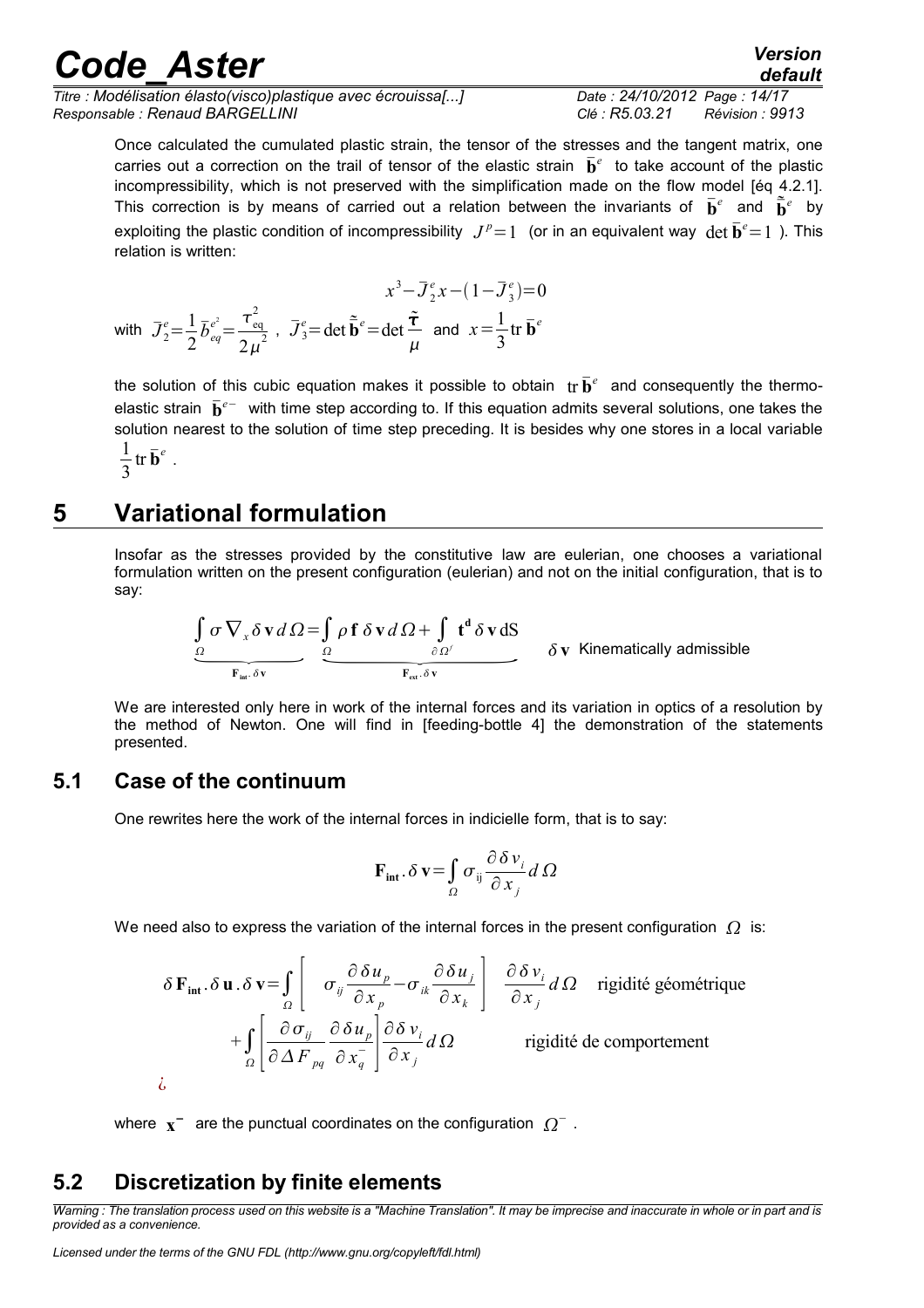One discretizes displacements  $\bf{u}$  and the virtual displacements  $\bf{v}$  by finite elements. The notations are the following ones, by adopting the summation convention of the repeated indices:

$$
u_i(x) = N^n(x) U_i^n \qquad \frac{\partial u_i}{\partial x_j} = D_j^n(x) U_i^n \qquad \frac{\partial u_i}{\partial x_j} = D_j^{-n}(x) U_i^n
$$

where:

 $N^n(x)$  is the shape function associated with the node  $n$ 

 $U_i^n$ , component *I* of the nodal displacement of the node  $n$ 

 $D_j^{\textit{n}}(x)$  , the components of the gradient of the shape functions on the configuration  $|\Omega\rangle$ 

 $D_{j}^{-n}(x)$  , the components of the gradient of the shape functions on the configuration  $|\Omega^{-}$ 

One obtains for the vector of the internal forces:

$$
(F_{int})_i^n = \int_{\Omega} \sigma_{ij} D_j^n d\Omega
$$

and for the tangent matrix, which is not a priori symmetric:

$$
K_{i-p}^{nm} = \int_{\Omega} \left[ D_p^m \sigma_{ij} D_j^n - D_k^m \sigma_{ik} D_p^n \right] d\Omega
$$

$$
+ \int_{\Omega} \left[ D_q^{-n} \frac{\partial \sigma_{ij}}{\partial \Delta F_{pq}} D_j^n \right] d\Omega
$$

In the case of a two-dimensional modelization (plane strain), the statements of the vector of the internal forces and tangent matrix are identical to this ready that the indices corresponding to the components only vary from 1 to 2.

In the case of an axisymmetric modelization, by numbering the axes in the order  $(r, z, \theta)$ , the vector of the internal forces is written:

$$
(F_{\text{int}}^{\alpha x i})_{\alpha}^{n} = \int_{\Omega} \left[ \sigma_{\alpha\beta} D_{\beta}^{n} + \sigma_{33} \frac{N^{n}}{r} \delta_{\alpha 1} \right] d\Omega \quad \alpha \in [1,2] \text{ , } \beta \in [1,2]
$$

and the tangent matrix:

$$
[\mathbf{K}^{axi}]\text{=}\left[\mathbf{K}\right]\text{+}\left[\mathbf{K}^{corr}\right]
$$

with:

$$
\begin{aligned}\n\left[\mathbf{K}_{\alpha}^{\text{corr}}\right]_{1\beta}^{nm} &= \int_{\Omega} \frac{N^n}{r} \sigma_{\beta\gamma} D_{\gamma}^m d\Omega + \int_{\Omega} \frac{N^n}{r} \frac{\partial \sigma_{\beta\gamma}}{\partial \Delta F_{33}} D_{\gamma}^m d\Omega \\
\left[\mathbf{K}_{\alpha}^{\text{corr}}\right]_{\alpha1}^{nm} &= \int_{\Omega} D_{\alpha}^n \sigma_{33} \frac{N^m}{r} d\Omega + \int_{\Omega} D_{\gamma}^n \frac{\partial \sigma_{33}}{\partial \Delta F_{\alpha\gamma}} \frac{N^m}{r} d\Omega \\
\left[\mathbf{K}_{\alpha}^{\text{corr}}\right]_{11}^{nm} &= \int_{\Omega} \frac{N^n}{r} \frac{\partial \sigma_{33}}{\partial \Delta F_{33}} \frac{N^m}{r}\n\end{aligned}
$$

From an algorithmic point of view, the tangent elementary matrix  $\bf{K}$  is not symmetric a priori. The total resolution will thus be made by default with an asymmetric solver. It is however possible to symmetrize the total matrix tangent before resolution (key word solver), which makes it possible to save time computation but can degrade convergence.

*Warning : The translation process used on this website is a "Machine Translation". It may be imprecise and inaccurate in whole or in part and is provided as a convenience.*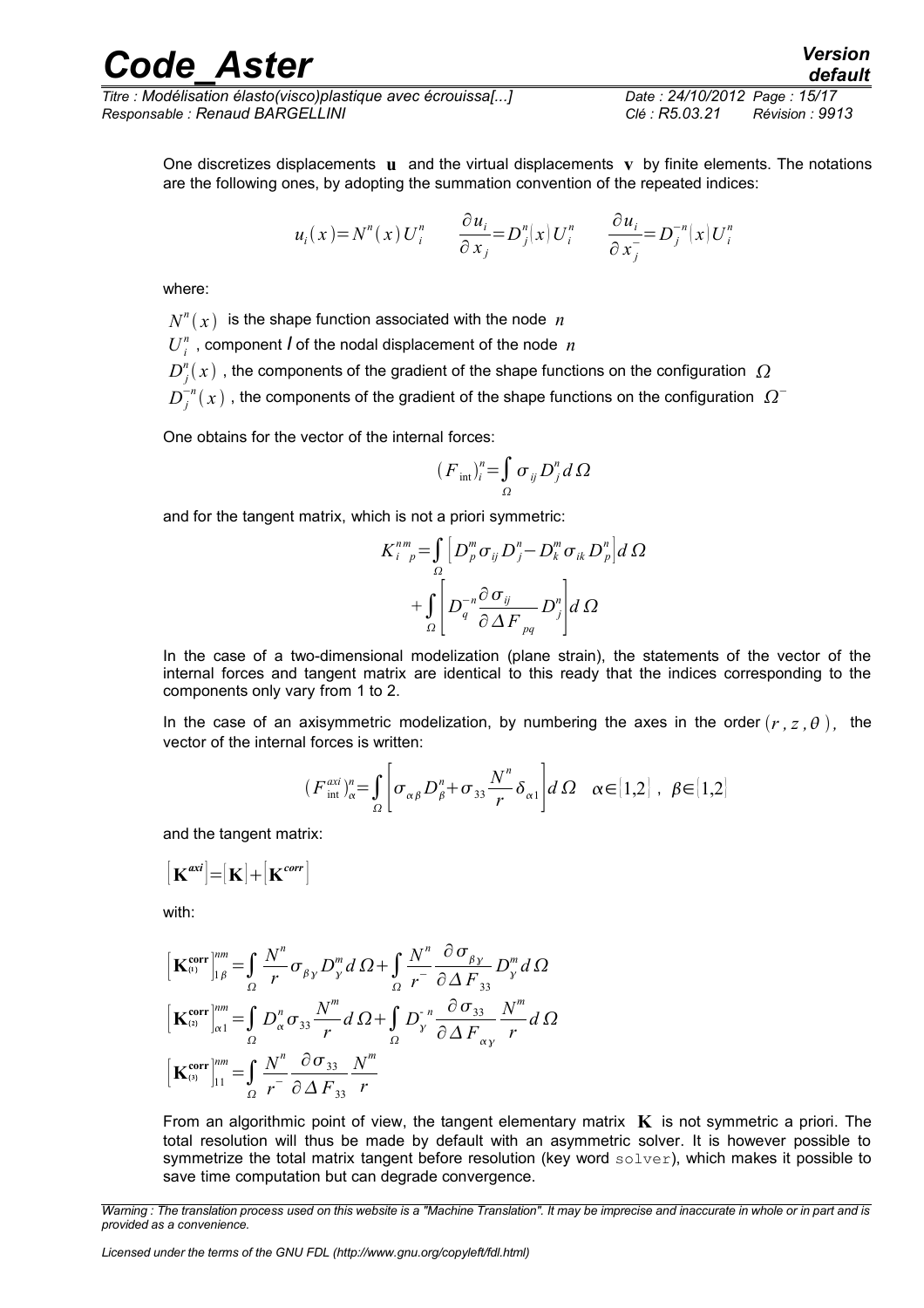*Titre : Modélisation élasto(visco)plastique avec écrouissa[...] Date : 24/10/2012 Page : 16/17 Responsable : Renaud BARGELLINI Clé : R5.03.21 Révision : 9913*

*default*

#### **5.3 Form of the tangent matrix of the behavior**

<span id="page-15-0"></span>One gives the form of the tangent matrix here (option FULL MECA during iterations of Newton, option RIGI\_MECA\_TANG for the first iteration). This one is obtained by linearizing the system of equations which governs the constitutive law. We give here the final result of this linearization. One will find in [bib4] the detail of this computation.

One poses:

 $J = \det \mathbf{F}$ ,  $J = \det \mathbf{F}$  and  $\Delta J = \det \Delta \mathbf{F}$ 

•For the option FULL\_MECA , one a:

$$
\mathbf{A} = \frac{\partial \mathbf{\sigma}}{\partial \Delta \mathbf{F}} = \frac{(\Delta J)^{-1/3}}{J} \mathbf{H} - \frac{1}{3J \Delta J} (\mathbf{H} \Delta \mathbf{\bar{F}}) \otimes \mathbf{B} - \frac{J}{J^2} \boldsymbol{\tau} \otimes \mathbf{B}
$$

$$
+ \frac{J}{J} \left[ KJ - \frac{3}{2} K \alpha (T - T_{ref})(1 - J^{-2}) \right] \mathbf{Id} \otimes \mathbf{B}
$$

where **B** is worth:

$$
B_{11} = \Delta F_{22} \Delta F_{33} - \Delta F_{23} \Delta F_{32}
$$
  
\n
$$
B_{22} = \Delta F_{11} \Delta F_{33} - \Delta F_{13} \Delta F_{31}
$$
  
\n
$$
B_{33} = \Delta F_{11} \Delta F_{22} - \Delta F_{12} \Delta F_{21}
$$
  
\n
$$
B_{12} = \Delta F_{31} \Delta F_{23} - \Delta F_{33} \Delta F_{21}
$$
  
\n
$$
B_{21} = \Delta F_{13} \Delta F_{32} - \Delta F_{33} \Delta F_{12}
$$
  
\n
$$
B_{13} = \Delta F_{21} \Delta F_{32} - \Delta F_{22} \Delta F_{31}
$$
  
\n
$$
B_{31} = \Delta F_{12} \Delta F_{23} - \Delta F_{22} \Delta F_{13}
$$
  
\n
$$
B_{23} = \Delta F_{31} \Delta F_{12} - \Delta F_{11} \Delta F_{32}
$$
  
\n
$$
B_{32} = \Delta F_{13} \Delta F_{21} - \Delta F_{11} \Delta F_{23}
$$

*H* and  $H \Delta \bar{F}$  are given by:

In the elastic case ( $f < 0$ ):

$$
H_{ijkl} = \mu \Big( \delta_{ik} \overline{b}_{lp}^{e-} \Delta \overline{F}_{jp} + \Delta \overline{F}_{ip} \overline{b}_{pl}^{e-} \delta_{jk} \Big) - \frac{2\mu}{3} \delta_{ij} \Delta \overline{F}_{kp} \overline{b}_{lp}^{e-}
$$

and

$$
\mathbf{H}\Delta\,\mathbf{\bar{F}}=2\,\mu\,\mathbf{\tilde{\bar{b}}}^{\text{el}}
$$

In the plastic case ( $f=0$ ) or viscoplastic:

$$
H_{ijkl} = \frac{\mu}{a} \left( \delta_{ik} \bar{b}_{ip}^{e^-} \Delta \bar{F}_{ip} + \Delta \bar{F}_{ip} \bar{b}_{pl}^{e^-} \delta_{jk} \right)
$$
  
\n
$$
-2 \mu \left[ \frac{\delta_{ij}}{3a} + \frac{\bar{R} \Delta p \tilde{\tau}_{ij}}{\tau_{eq} (\bar{R} + \mu \text{ tr } \bar{b}^{e\text{Tr}})} \right] \Delta F_{kp} \bar{b}_{ip}^{e^-}
$$
  
\n
$$
+ \frac{3 \mu^2 \text{ tr } \bar{b}^{e\text{Tr}} (\bar{R} \Delta p - \tau_{eq})}{a \tau_{eq}^3 (\bar{R} + m u \text{ tr } \bar{b}^{e\text{Tr}})} \tilde{\tau}_{ij} \tilde{\tau}_{kq} \Delta \bar{F}_{qp} \bar{b}_{ip}^{e^-}
$$

and

*Warning : The translation process used on this website is a "Machine Translation". It may be imprecise and inaccurate in whole or in part and is provided as a convenience.*